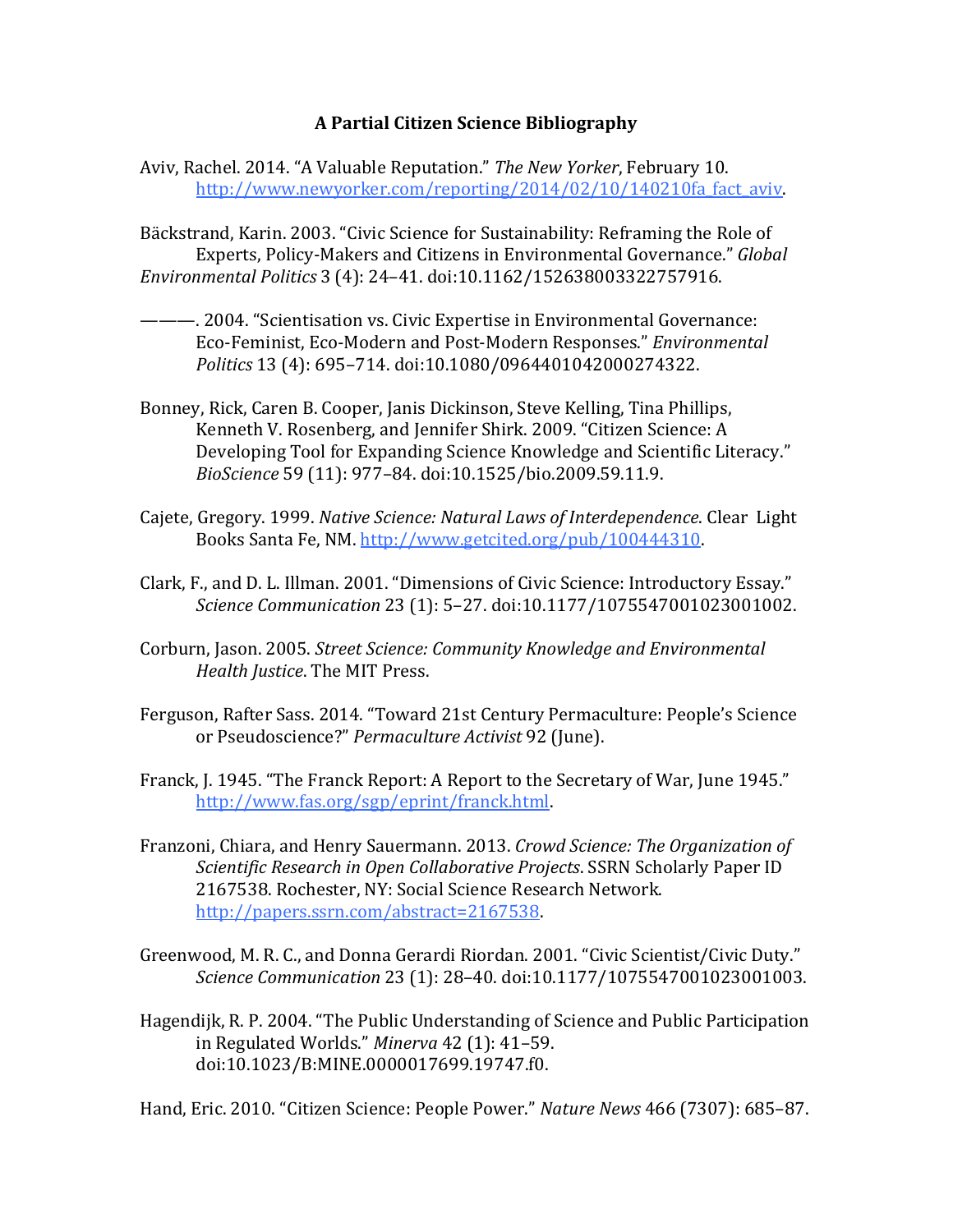doi:10.1038/466685a.

- Harding, Sandra G. 1998. *Is Science Multicultural?: Postcolonialisms, Feminisms, and Epistemologies*. Indiana University Press.
- Kuznetsov, Stacey. 2013. "Expanding Our Visions of Citizen Science." *Interactions* 20 (4): 26. doi:10.1145/2486227.2486234.
- Levins, Richard, and Richard C Lewontin. 1985. *The Dialectical Biologist*. Cambridge, Mass.: Harvard University Press.
- Lukyanenko, Roman, Jeffrey Parsons, and Yolanda Wiersma. 2011a. "Citizen Science 2.0: Data Management Principles to Harness the Power of the Crowd." In *Service-Oriented Perspectives in Design Science Research*, 465–73. Springer. [http://link.springer.com/chapter/10.1007/978-3-642-20633-7\\_34.](http://link.springer.com/chapter/10.1007/978-3-642-20633-7_34)
- ———. 2011b. "Enhancing Citizen Science Participation in GeoWeb Projects through the Instance-Based Data Model." *Proceedings of the Spatial Knowledge and Information*.

[http://rose.geog.mcgill.ca/ski/system/files/fm/2011/Lukyanenko.pdf.](http://rose.geog.mcgill.ca/ski/system/files/fm/2011/Lukyanenko.pdf)

———. 2014. "The IQ of the Crowd: Understanding and Improving Information Quality in Structured User-Generated Content." Accessed October 29. [http://www.mis.eller.arizona.edu/docs/events/2014/MIS\\_speakers\\_series\\_](http://www.mis.eller.arizona.edu/docs/events/2014/MIS_speakers_series_%09Roman_Lukyanenko.pdf) [Roman\\_Lukyanenko.pdf.](http://www.mis.eller.arizona.edu/docs/events/2014/MIS_speakers_series_%09Roman_Lukyanenko.pdf)

- Mann, Michael E. 2014. "If You See Something, Say Something." *The New York Times*, January 17. [http://www.nytimes.com/2014/01/19/opinion/sunday/if-you](http://www.nytimes.com/2014/01/19/opinion/sunday/if-you%09-see-something-say-something.html) [-see-something-say-something.html.](http://www.nytimes.com/2014/01/19/opinion/sunday/if-you%09-see-something-say-something.html)
- O'Brien, Mary H. 1993. "Being a Scientist Means Taking Sides." *BioScience* 43 (10): 706–8. doi:10.2307/1312342.
- "OpenScientist: Finalizing a Definition of 'Citizen Science' and 'Citizen Scientists.'" 2014. Accessed February 1. [http://www.openscientist.org/2011/09/finalizing-definition-of-citizen.html.](http://www.openscientist.org/2011/09/finalizing-definition-of-citizen.html)
- Parsons, Jeffrey, Roman Lukyanenko, and Yolanda Wiersma. 2011. "Easier Citizen Science Is Better." *Nature* 471 (7336): 37–37. doi:10.1038/471037a.
- ———. 2014. "Understanding Information Quality in Crowdsourced Data." Accessed October 29. [http://gkmc.utah.edu/winter/sites/default/files/webform/abstracts/Crowd](http://gkmc.utah.edu/winter/sites/default/files/webform/abstracts/Crowd%09IQ-Dec2-Final.pdf) [IQ-Dec2-Final.pdf.](http://gkmc.utah.edu/winter/sites/default/files/webform/abstracts/Crowd%09IQ-Dec2-Final.pdf)

"Public Lab: A DIY Environmental Science Community." 2014. Accessed November 1.